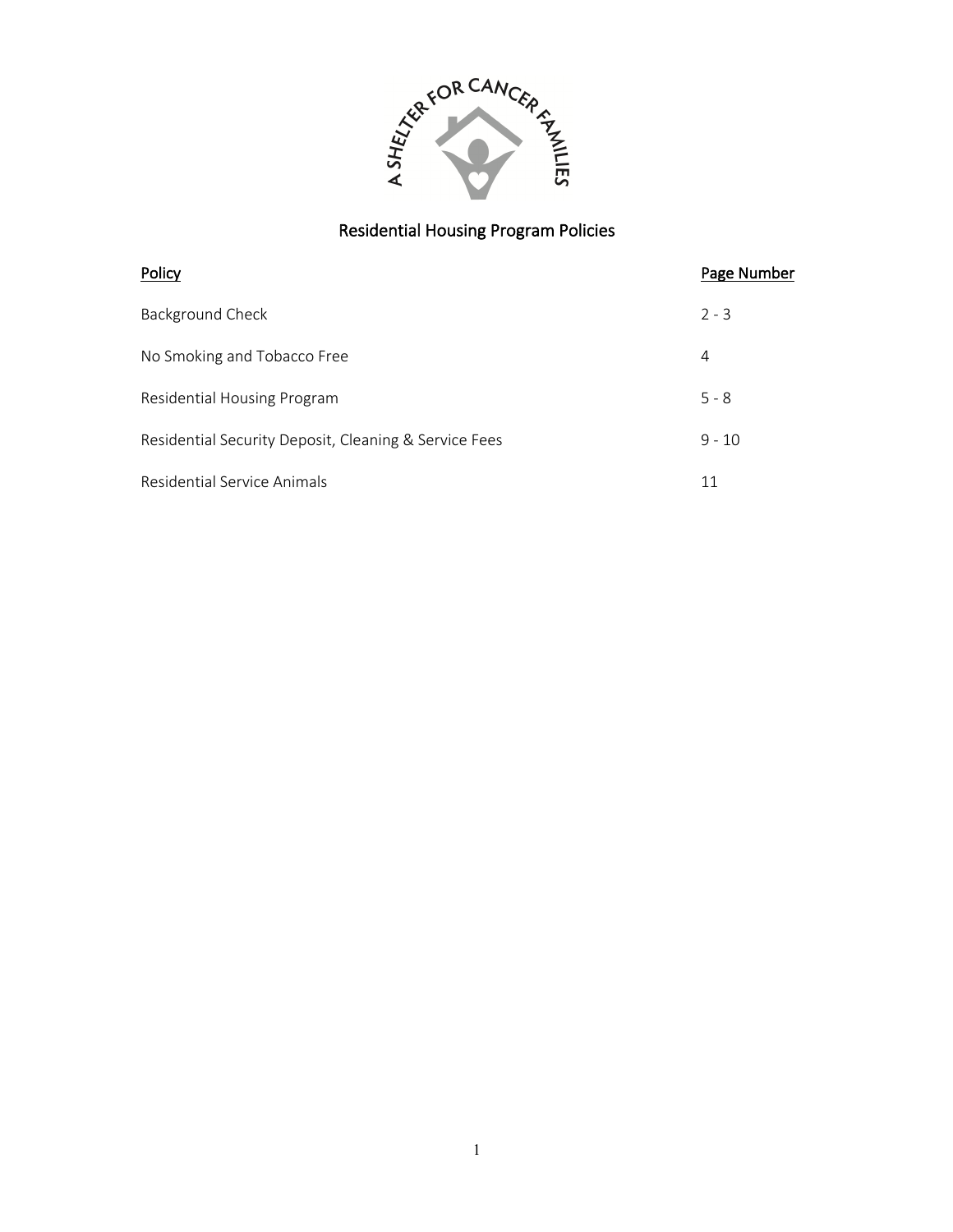

Policy Name: Background Check Approval Date: May 18, 2022

Purpose: To provide a reliable and consistent way to verify and screen applicants for residential housing, employment, and volunteer opportunities at A Shelter for Cancer Families (ASCF) to maintain as safe of an environment as possible for ASCF resident families as well as the staff and volunteers who serve them.

Policy: All housing applicants (patients, family members and guests) and prospective staff (paid, volunteer and student intern) who are 18 years or older must complete a satisfactory background check at least one week prior to placement or on or before the deadline provided by the ASCF team (whichever is sooner). Participation in any on campus program at ASCF is contingent upon satisfactory results of a current and thorough background check. *There will be no exceptions to this rule*. A Shelter for Cancer Families will inform candidates of background check status prior to any placement.

At a minimum, background checks will include social security verification and a search for any felony and/or misdemeanor charges including but not limited to a review of convictions and probation. The following factors will be considered in assessing the risk of candidates with such history: the nature of the crime and its relevance to any potential risk to ASCF guests, staff, or volunteers; the elapsed time since conviction/s, and the number of convictions, if multiple.

The safety of the ASCF staff, volunteers and families on campus is a priority. Any candidate whose background check returns with a conviction of a violent crime, crime against a child and/or theft will automatically be ineligible to participate in ASCF programs. Candidates may be questioned as a part of the application process. Any disparity in what is self-reported on application and what is found on a background check will automatically result in a candidate's disqualification for participation in any of ASCF's on campus programs. In the event any negative or incomplete information is obtained from a background check, together the Chief Executive Officer and housing management team (possibly with input from the board members, risk management team and/or insurance provider) will assess potential risks and liabilities and will make a final determination of eligibility.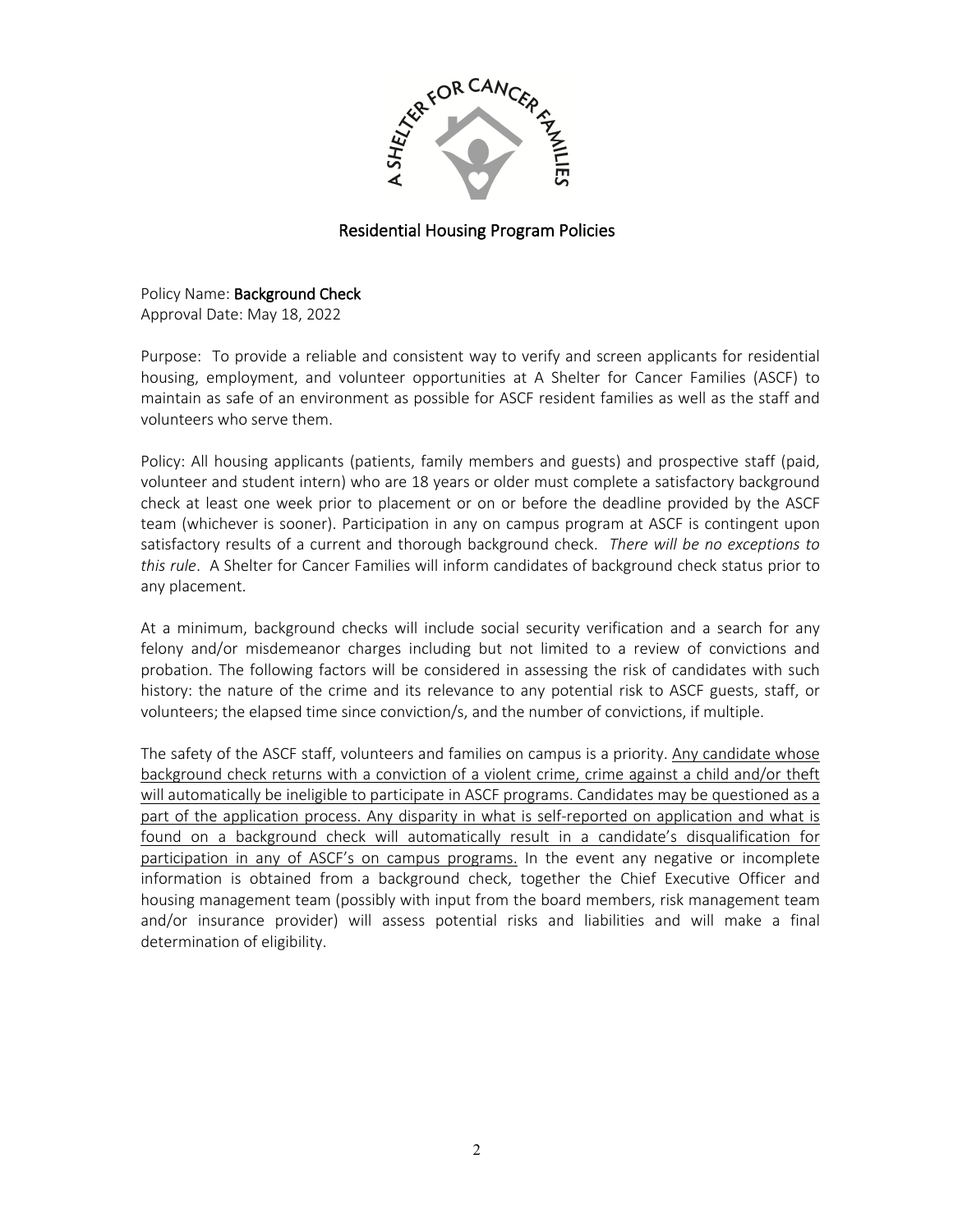

#### Cost of Background Check

The cost of background checks for housing applicants will be the responsibility of those making such applications. Each volunteer will be given the option to cover the cost of his/her background check or to have the charity cover the cost for them in exchange for volunteer service. Employment background checks will be paid by the organization.

#### Frequency of Background Checks

Background checks for housing applicants will remain valid for a period of one year unless otherwise indicated. Active volunteers (including board members), 18 years and older, serving ASCF for more than "one day of on campus service" annually must also complete a background check each year. Annually, the Director of Operations will contact volunteers from the organization's active volunteer roster to request new background checks and will maintain appropriate documentation. Per industry standards, background checks for employment candidates are conducted prior to hire date and are good for the duration of employment.

### Background Check Dispute

If a background check is not cleared, the applicant will be notified by email and the background check dispute process indicated in such correspondence. In the event the information provided in a background check is disputed by an applicant, the applicant may directly contact the company providing the background screening services. The contact information for the company providing such screening services for ASCF will be provided in email correspondence in such instances and/or may be provided to the applicant at any time upon request.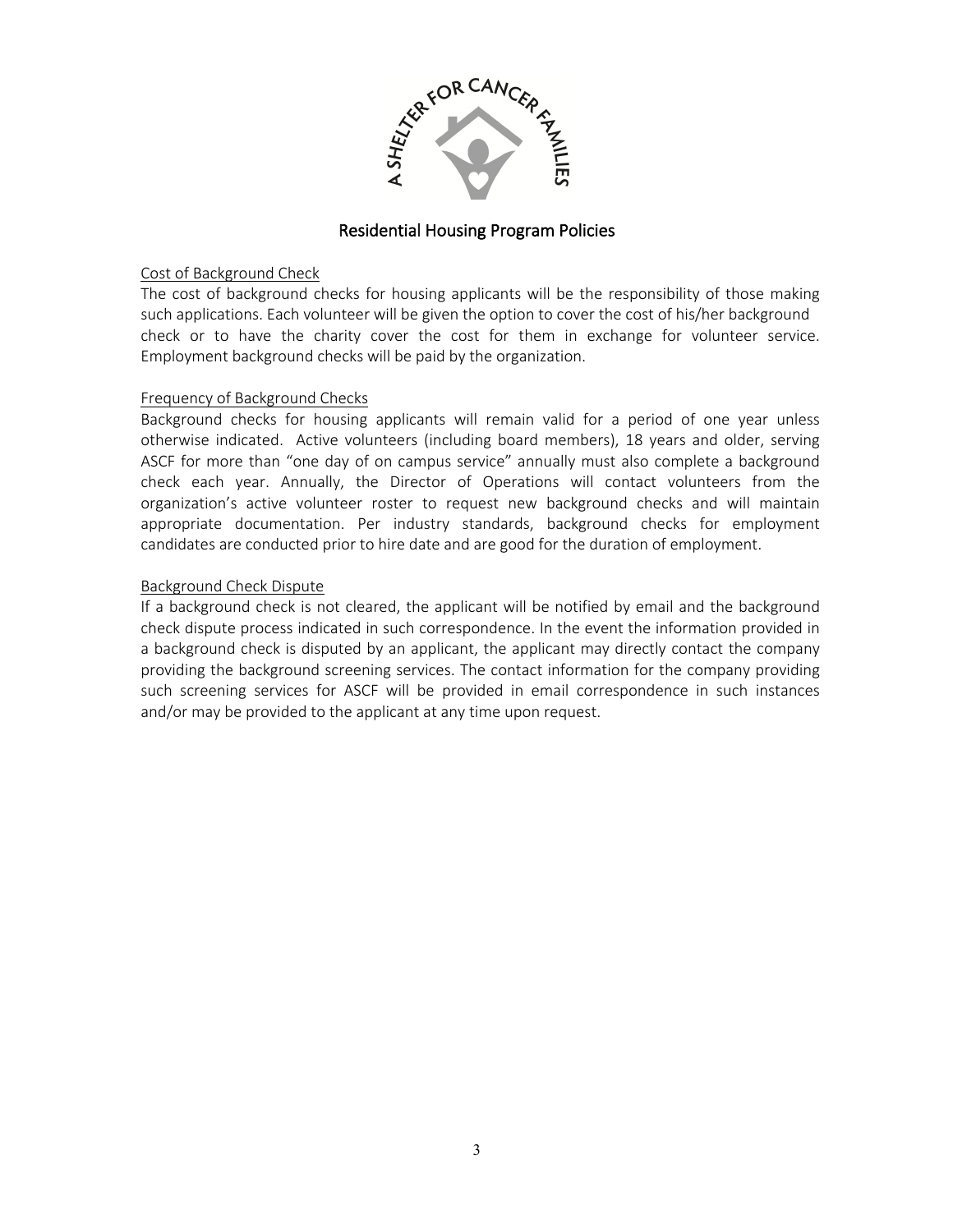

#### Policy Name: No Smoking/Tobacco Free

Approval Date: May 18, 2022

Purpose: The primary purpose of A Shelter for Cancer Families' No Smoking and Tobacco Free policy is to support the creation of a healthy environment for the communities we serve and those who serve them.

Policy: A Shelter for Cancer Families maintains a 100% smoke and tobacco free campus. No smoking or other use of tobacco products (including but not limited to cigarettes, e-cigarettes or vaping devices, pipes, cigars, snuff or chewing tobacco) is permitted on the campus at A Shelter for Cancer Families. This includes the outdoor areas including but not limited to the pool, balconies, stairs, walkways, and parking lot.

"Smoking" means inhaling exhaling, burning, or carrying any lighted or heated cigar, cigarette, little cigar, cigarillos, bidis, kreteks, pipes, hookah, joint or any other lighted or heated tobacco or plant product intended for inhalation, including marijuana, whether natural or synthetic in any manner or form. "Smoking" also includes the use of an electronic smoking device, including but not limited to, electronic nicotine delivery systems, e-cigarettes, e-cigars, e-pipes, e-hookahs, and vape pens.

Any individual's inability to comply with the No Smoking/Tobacco Free policy while on campus may result in being asked to leave the property, forfeit their deposit and will not be eligible to participate in ASCF programs in the future.

To further support tobacco-free communities, A Shelter for Cancer Families shall not be engaged in nor promote the sale of any tobacco products at any time whether on campus or at any event sponsored by the organization or for which the organization is a beneficiary.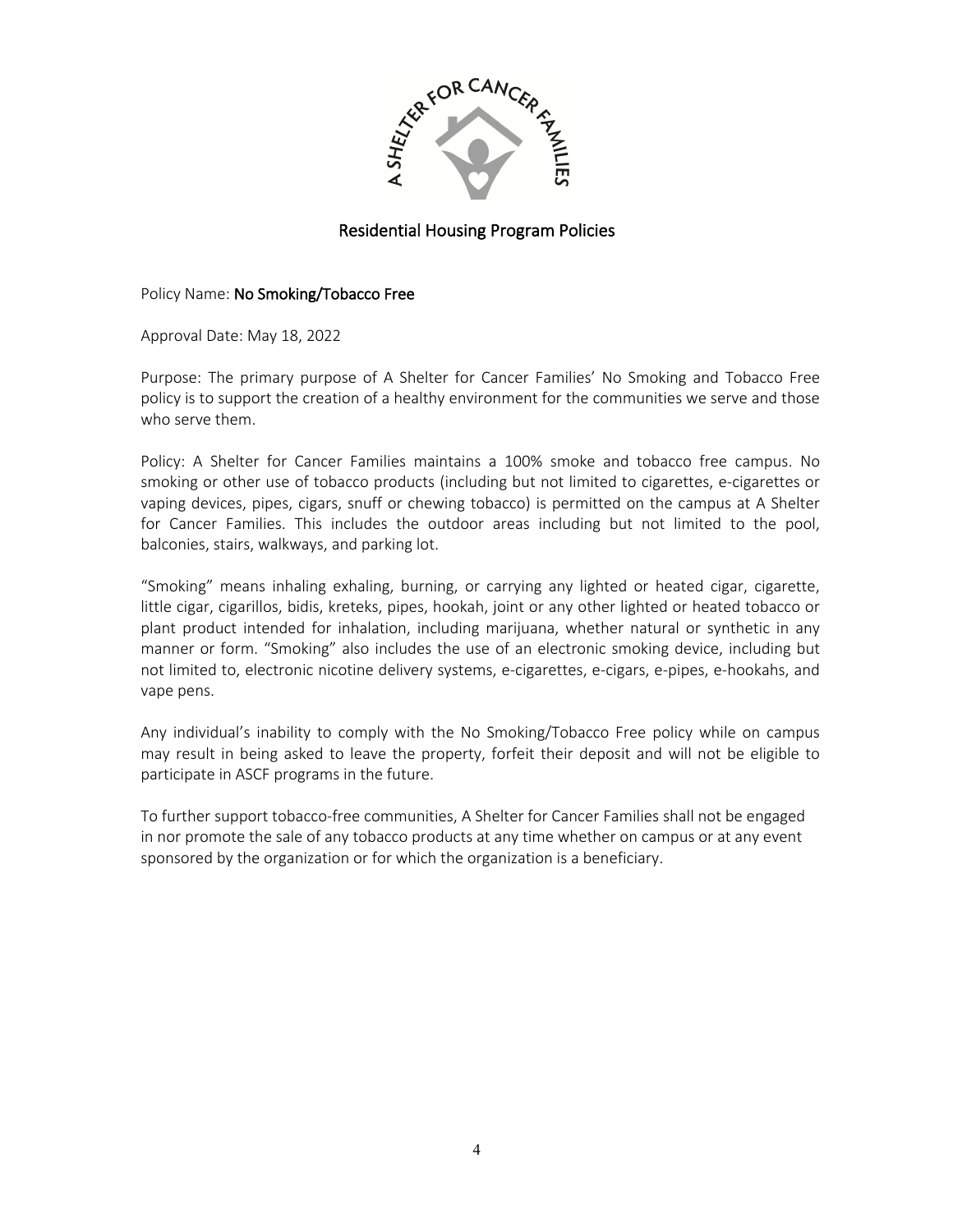

#### Policy Name: Residential Housing Program

Approval Date: May 18, 2022

Purpose: To provide clear guidance and expectations for all Guests (patients, caregivers, family members, and guests) utilizing housing at A Shelter for Cancer Families (ASCF). This policy helps ASCF remain a haven for ASCF resident families as well as the staff and volunteers who serve them, preserve the housing accommodations for future families, and maintain the integrity of the property.

Policy: Guests are required to comply with all laws set forth by our local, state, and federal government. Each patient, caregiver, family member, and guest served by ASCF must also agree to adhere to all ASCF's policies and procedures governing the property including but not limited to ASCF's Accommodations Agreement, rules related to Living at Drake, Fire Safety and Pool Safety as well as the organization's policies related to Background Checks, No Smoking/Tobacco Free, Residential Compassionate Extension of Stay, Residential Security Deposit, Cleaning and Service Fees, Residential Housing Program and Residential Service Animals policies. Guests who fail to adhere to these laws, agreements, rules, policies, or procedures may be asked to vacate the property and will be ineligible for future housing assistance. Failure to comply with a request to vacate the property will result in such person being guilty of trespass.

To comply with ASCF's background check policy, all guests must be U.S. citizens or have permanent legal residency in the United States or a U.S. territory.

Once housing has been determined to be available, the ASCF housing team will send an availability notification email to the primary housing applicant with a deadline. The primary housing applicant must make sure that all required ASCF background check(s), security deposit, cleaning fee and ASCF Accommodations Agreement and Liability Waiver forms are all completed by the deadline before housing can be confirmed.

All new housing candidates 18 years and older (including but not limited to patients, caregivers, family members, and guests) must complete a background check authorization. Returning guests are required to have a current background check on file (background checks remain valid for one year). All offers for housing at ASCF are contingent upon a satisfactory and thorough background check. Background check authorizations must be submitted at least one week prior to the anticipated date of arrival or on or before the deadline provided by the ASCF team (whichever is sooner).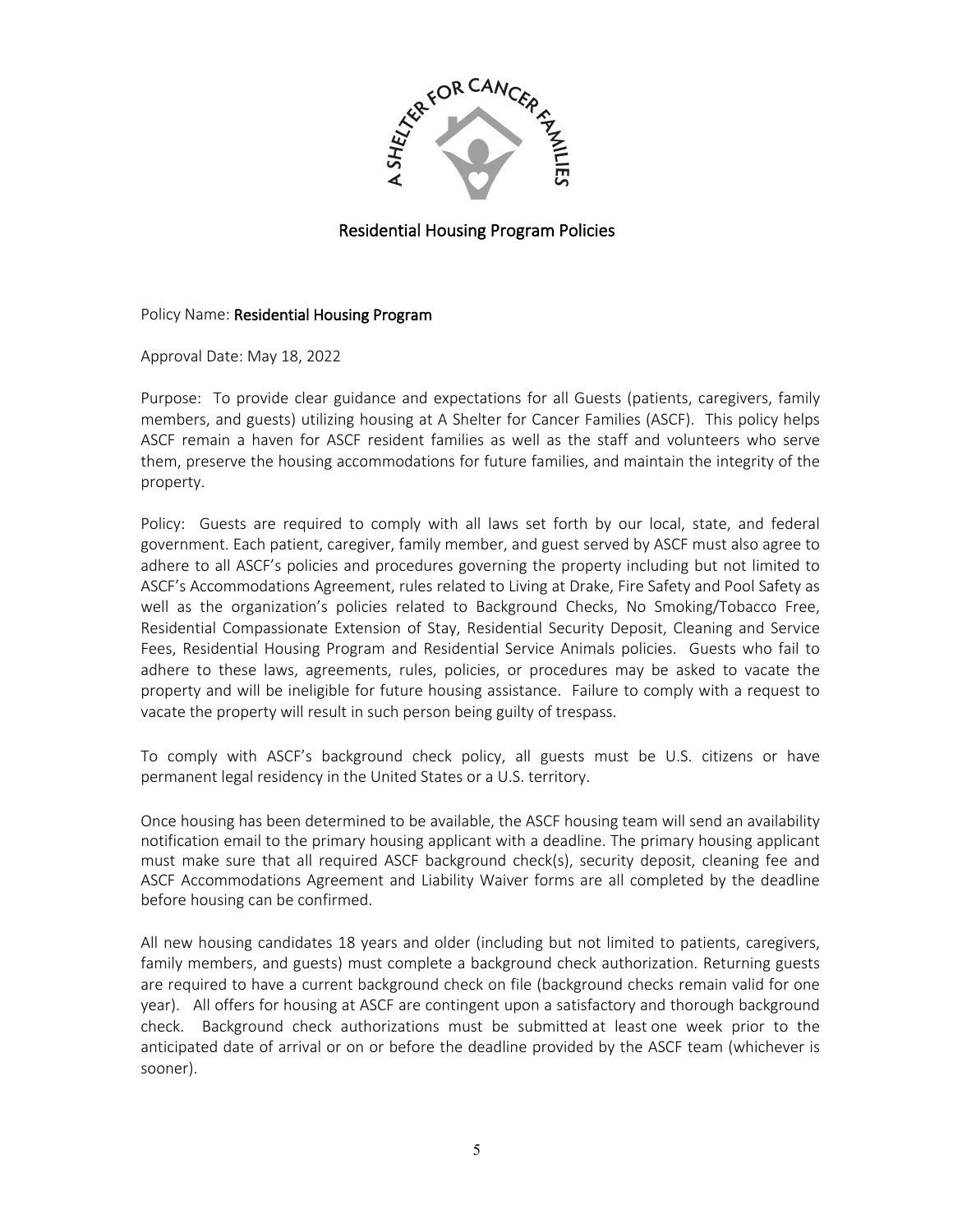

A security deposit in the amount of \$150 is required to be paid one week prior to the anticipated date of arrival for each housing reservation or on or before the deadline provided by the ASCF team (whichever is sooner). The security deposits made may be donated to the charity upon check-out or it may be refunded upon request. Deposit may only be refunded if the property, residence, and its contents are in the same condition as at check-in, all keys have been returned, and any applicable borrowed items remain in the residence or have been returned to ASCF housing team. Should the primary applicant not provide instruction for whether the deposit should be refunded or donated after being asked, after two weeks following check-out, the security deposit will be considered a donation and an acknowledgement sent to the donor. Should there be damages or loss upon check-out, charges incurred by the charity will be withheld from the applicant's security deposit and the reason for withholding communicated to the primary applicant. Damages may also result in the applicant's inability to participate in ASCF's housing program in the future.

A cleaning fee of \$100 is required for each residential housing program application at least one week prior to an anticipated stay. The cleaning fee must be collected prior to the family's stay on campus. Professional cleaning services are employed by the charity to maintain the integrity and cleanliness of the property. The organization is contracted with a professional cleaning company to provide consistency in cleaning and sanitation practices and adherence to industry cleanliness standards. Because of this, professional cleaning service fees cannot be returned nor discounted. Nor is the charity able to accept volunteer resident cleaning efforts in exchange for these professional services.

In the event a housing program applicant chooses not to reside with ASCF but to stay elsewhere after applying to participate in ASCF's residential housing program and paying the requisite security deposit and cleaning fee, all funds will be refunded minus a \$50 service fee which may be used to help expedite the processing of a new applicant to minimize an unnecessary vacancy on campus. The organization recognizes that cancer care can be unpredictable. As such, all deposits and fees shall be refunded to applicants who cancel with at least one day's advance notice due to conditions beyond the individual's control. For more additional details, please see ASCF's Residential Security Deposit, Cleaning and Service Fees policy.

While there are no limits to the number of times that a family can receive housing from ASCF, the maximum allowable length of stay for each family for each visit is 8 weeks. If an applicant knows in advance of making an application that a stay longer than 8 weeks is required, the applicant should make other housing arrangements for the period to exceed the 8-week limit. This maximizes the charity's ability to serve as many families as possible and minimizes any one family's dependence on ASCF as its sole source of support. On rare occasion, extraordinary, unforeseen circumstances may make it impossible to adhere to the 8-week limit. In such cases, the Residential Compassionate Extension of Stay policy will govern.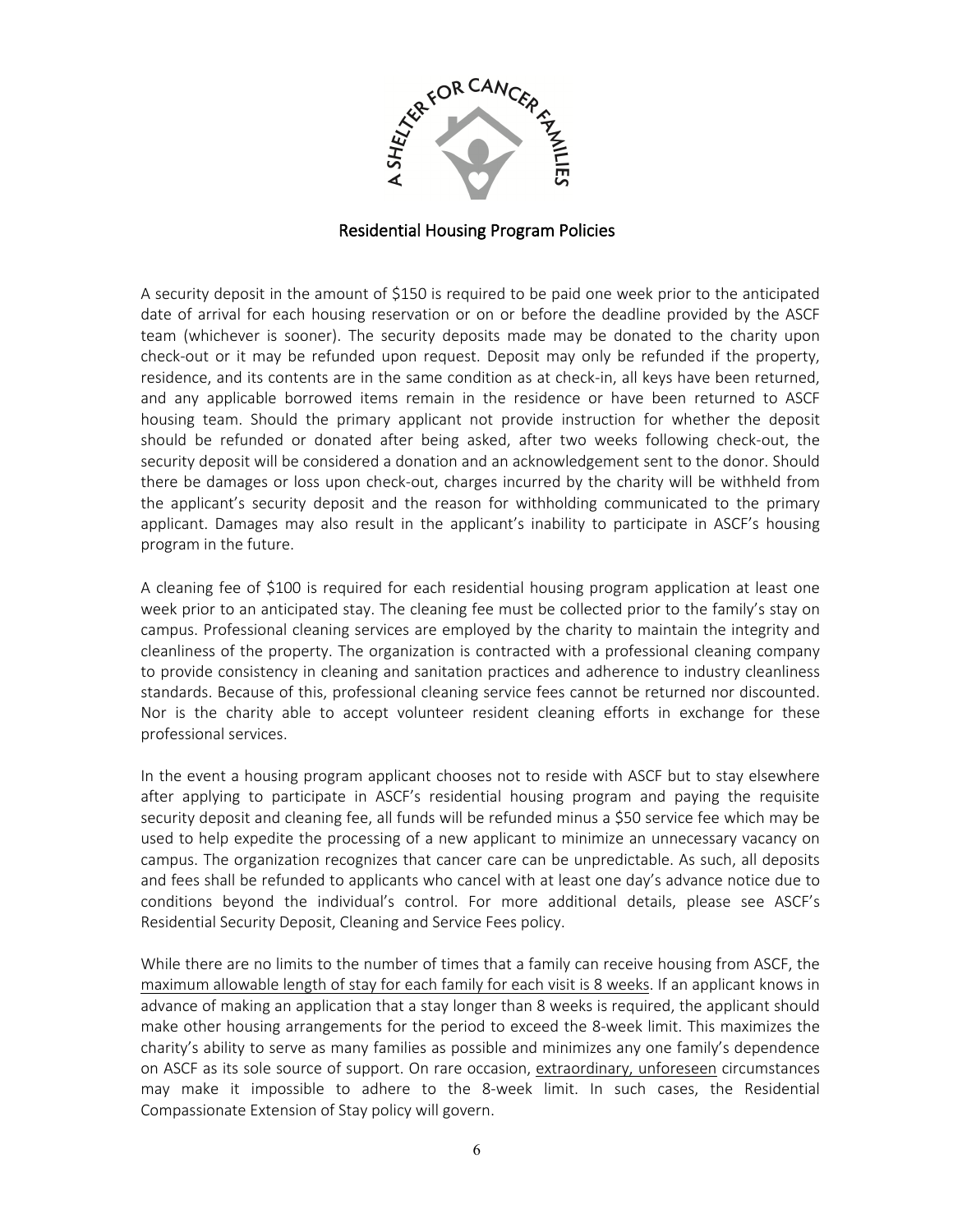

ASCF cannot accommodate individuals who are unable to provide self-care and are traveling unaccompanied.

Due to the significant demand for housing, ASCF aims to minimize vacancies on campus. A vacancy is defined as a period of 24 hours in which a residence is not occupied for at least 5 of those hours. Should an applicant be hospitalized and/or given leave to return to his/her primary residence, the primary applicant must notify ASCF if the ASCF residence will not be occupied by either the primary applicant or a previously approved family member or guest for at least 5 hours within a 24-hour period.

ASCF policy allows for occasional, approved residence vacancies not to exceed a duration of 48 consecutive hours. In the event such a vacancy is necessary, a request to approve the vacancy must be made in writing in advance of the vacancy. Such vacancies should be the exception and not routine, nor anticipated at the beginning of a stay.

If an applicant anticipates his/her ASCF residence will not be occupied for a period of 48 hours or more, s/he is required to follow the established check-out procedure. Should a future stay be necessary, the applicant must re-apply for housing accommodations. No future availability guarantee will be made.

Should an ASCF housing applicant allow his/her ASCF residence to sit vacant for more than 48 consecutive hours without prior ASCF approval, the housing accommodation agreement will be cancelled, personal belongings will be removed from the ASCF residence, and the candidate will be prohibited from participating in ASCF's housing program in the future.

The primary applicant is responsible and will be held financially liable for the actions and/or behavior of all family members and guests associated with his/her application while on ASCF premises.

To support the creation of a healthy environment for the communities served by ASCF and those who serve them, ASCF maintains a 100% smoke and tobacco free campus. No smoking nor tobacco use is permitted on the property at any time. Please see ASCF's No Smoking/Tobacco Free policy for additional details.

To provide a clean, allergen-free environment for patients, ASCF does not allow any pets on campus. Only service dogs required by the federal Americans with Disabilities Act (ADA) and ASCF's designated therapy program dogs are excluded from this policy. For additional details, please see ASCF's Residential Service Animals policy.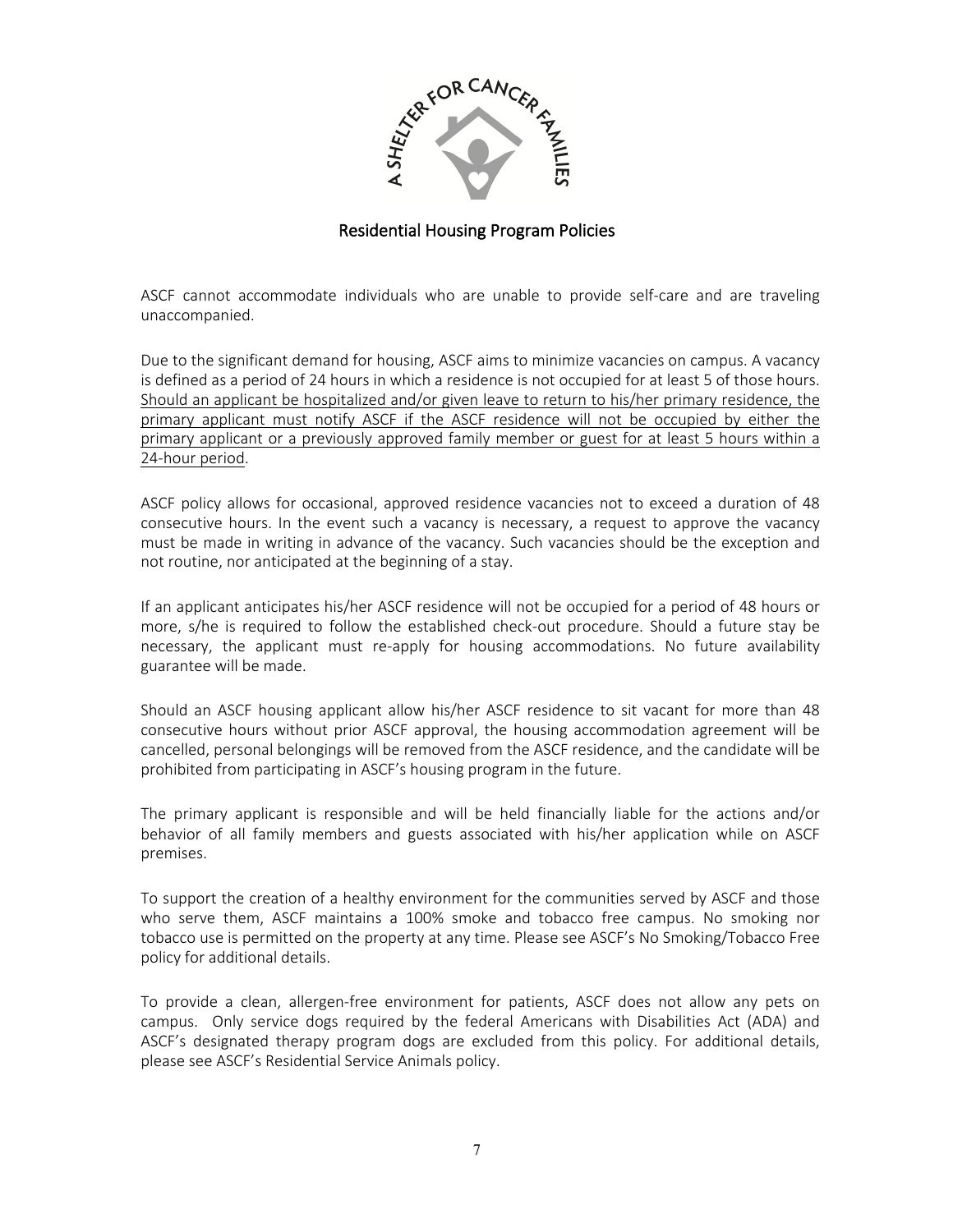

The primary applicant must confirm his/her departure time both upon check-in and three days prior to the anticipated departure date. In the event an early departure is required, the primary applicant must provide advance notice of the new departure date in writing to the housing team.

The primary applicant may also submit a request for an extension to his/her stay (not to exceed the 8-week maximum). Requests for an extended stay may be approved based upon availability

and compliance with all ASCF policies, agreements, and rules however, such requests cannot be guaranteed.

All ASCF housing program participants must adhere to all aspects of the Residential Housing Program policy defined here as well as to rules and policies outlined in ASCF's Living at Drake, Fire Safety and Pool Policies, Background Check Policy and Accommodation Agreement and Liability Release. All relevant agreements, rules and polices will be provided to the primary resident prior to any stay on campus. All residents, family members and guests should review these requirements. Updated copies of Living at Drake, Fire Safety and Pool Policies are available in each resident binder. Additional copies may be requested from the ASCF office at any time.

ASCF is not responsible for lost, damaged, left-behind, or stolen items from residences or automobiles. ASCF is also not liable for injuries suffered or for accidents on the premises. In the event of an incident, a written incident report must be filed with ASCF.

Any person who, in the sole opinion of ASCF has been, or is likely in the future to be disruptive or harmful to other guests, volunteers or staff and/or the operation of the residence, or the environment must vacate the premises immediately upon the request of ASCF. Failure to do so will result in such person/s being guilty of trespass. Those considered trespassing will forfeit their deposit.

ASCF reserves the right to enter any residence at any time with notice.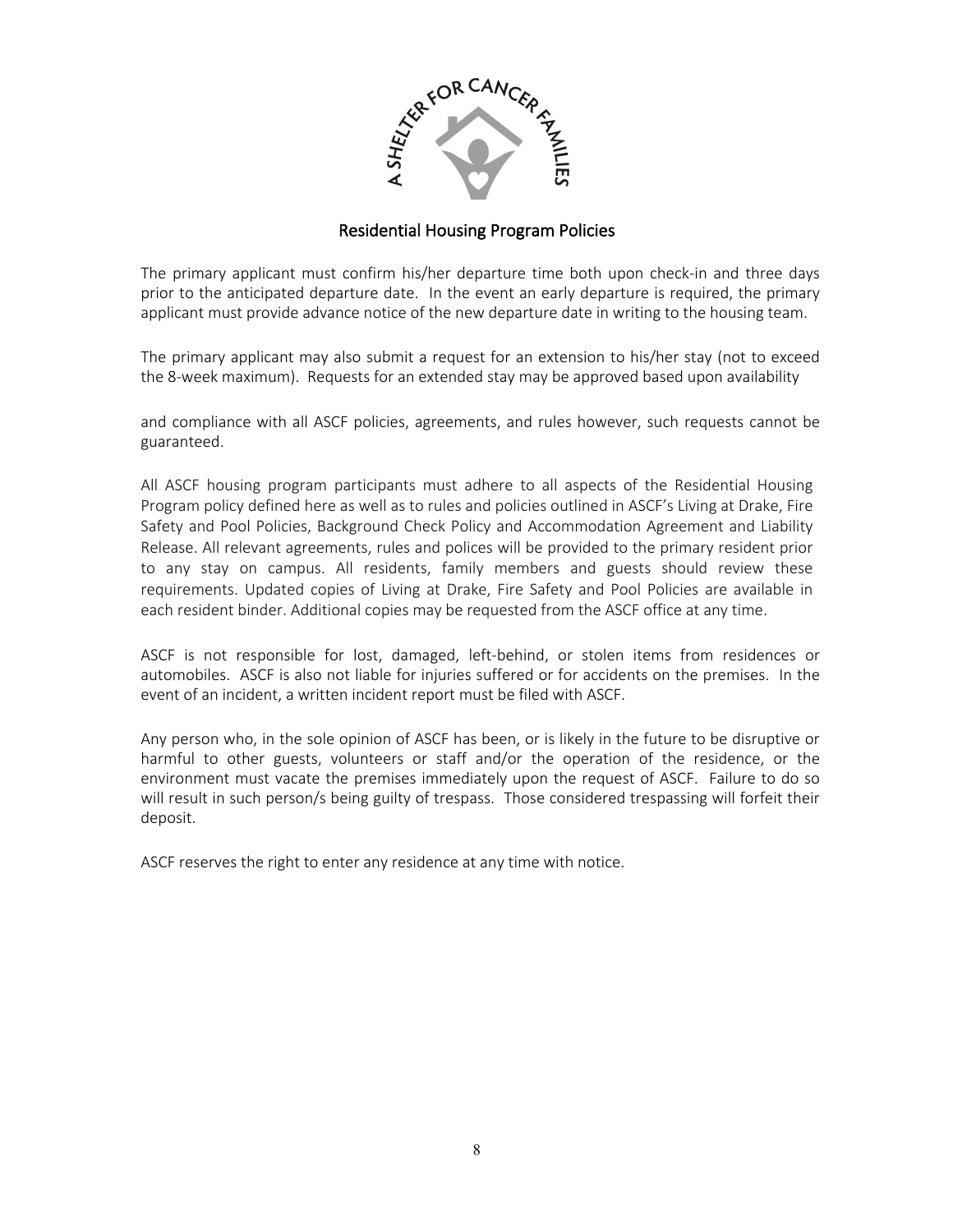

### Policy Name: Residential Security Deposit, Cleaning and Service Fees

Approval Date: May 18, 2022

Purpose: The purpose of the Residential Security Deposit, Cleaning and Service Fees policy is fourfold: 1) to establish an extra measure of financial security to help safeguard ASCF's physical assets, minimize damage and prevent unnecessary loss; 2) to maximize efficiency in resident housing application processing; 3) to help ensure adequate resources are available to cover professional cleaning fees to maintain the integrity and cleanliness of the property 4) to provide consistency in how the organization responds to families for whom making a housing program security deposit presents an extraordinary financial hardship.

Policy: To help safeguard, protect and maintain ASCF's physical assets, a security deposit and cleaning fee is required for each residential housing program application at least one week prior to an anticipated stay. The security deposit and cleaning fee must be collected prior to the family's stay on campus. The security deposit and cleaning fee may be paid by the family making the application or alternatively it may be paid and guaranteed by an applicant's identified sponsor if an extraordinary financial hardship exists.

Security deposits made by housing applicants may be donated to the charity upon check-out or they may be refunded provided that the residence and property is in satisfactory condition, all keys have been returned, and any applicable borrowed items remain in the residence or have been returned to ASCF housing team. Should the primary applicant not provide instruction for whether the deposit should be refunded or donated after being asked, after two weeks following check-out, the security deposit will be considered a donation and an acknowledgement sent to the donor. Should the primary applicant request that a security deposit be returned within 2 weeks following check-out, the return of the security deposit will be processed within 2 weeks of the return request being made. Should there be damages or loss upon check-out, charges incurred by the charity will be withheld from the applicant's security deposit and the reason for withholding communicated to the primary applicant.

If a financial hardship exists and the applicant is not able to identify a sponsor to cover the cost of the security deposit, ASCF may allow that the security deposit be made by separate check and that check be held (and not deposited) by the charity for the duration of the family's stay. Upon satisfactory check-out and assuming there are no damages or losses, the check may be returned to the applicant. This option is only available to families with extraordinary financial hardships. Request to be considered for a housing deposit financial hardship must be made in writing at the time of application to the program and will be considered on a case-by-case basis. The organization is unable to provide financial hardship waivers to cover professional cleaning fees.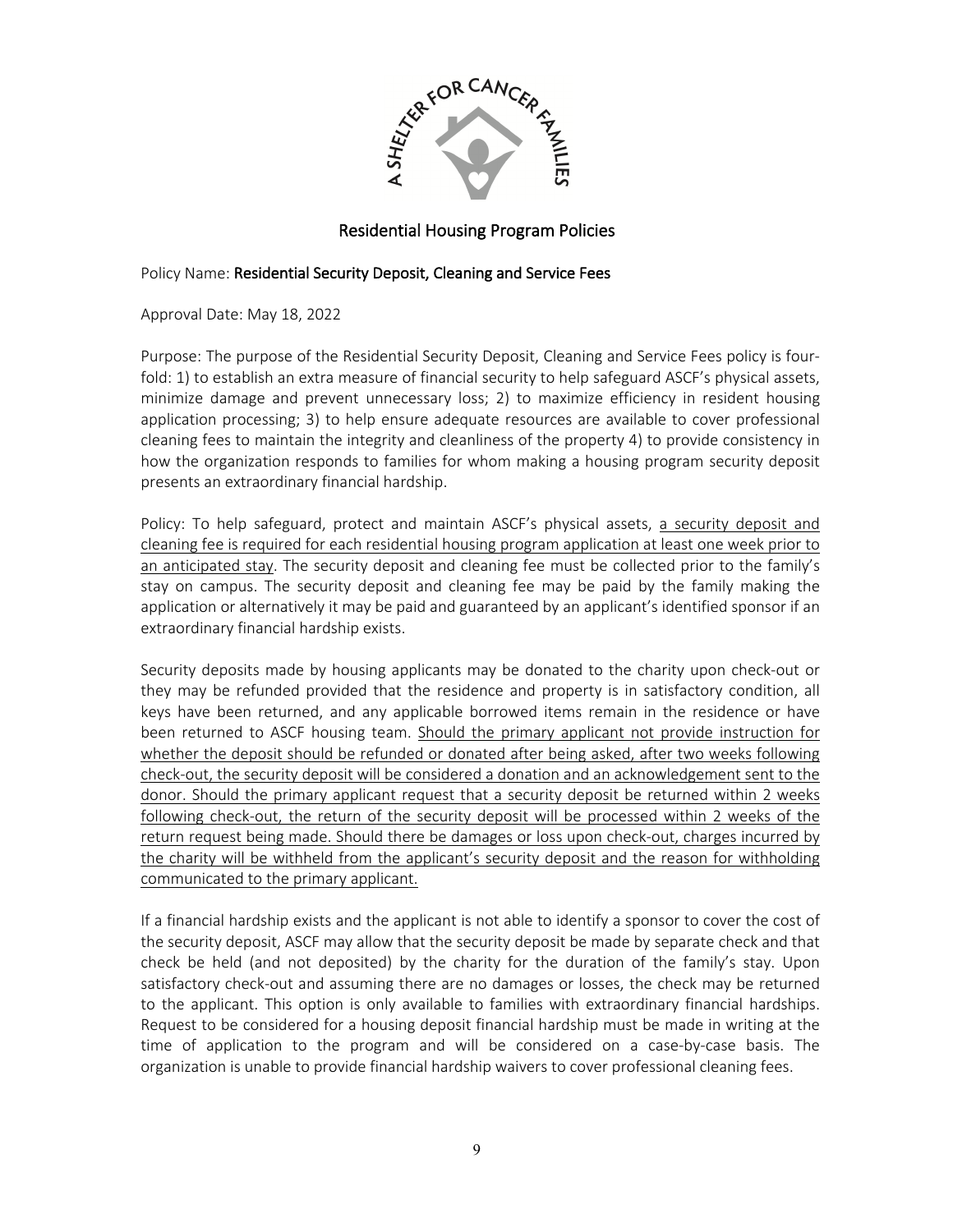

Professional cleaning services are employed by the charity to maintain the integrity and cleanliness of the property. The organization is contracted with a professional cleaning company to provide consistency in cleaning and sanitation practices and adherence to industry cleanliness standards. Because of this, professional cleaning service fees cannot be returned nor discounted. Nor is the charity able to accept volunteer resident cleaning efforts in exchange for these professional services.

Occasionally, residential housing applicants make applications to more than one housing program to have the opportunity to select from multiple housing options. In the event such an applicant chooses not to reside with ASCF but to stay elsewhere after applying to participate in ASCF's residential housing program and paying the requisite security deposit and cleaning fee, all funds will be refunded minus a \$50 service fee which may be used to help expedite the processing of a new applicant to minimize an unnecessary vacancy on campus. The organization recognizes that cancer care can be unpredictable. As such, all deposits and fees shall be refunded to applicants who cancel with at least one day's advance notice due to conditions beyond the individual's control.

ASCF is available to provide residential housing to cancer families at no charge to them thanks to the ongoing generosity of the organization's donors. The security deposit and professional cleaning fees are considered each individual family's personal responsibility to the program and only represent a fraction of the cost shouldered by the charity to provide such services.